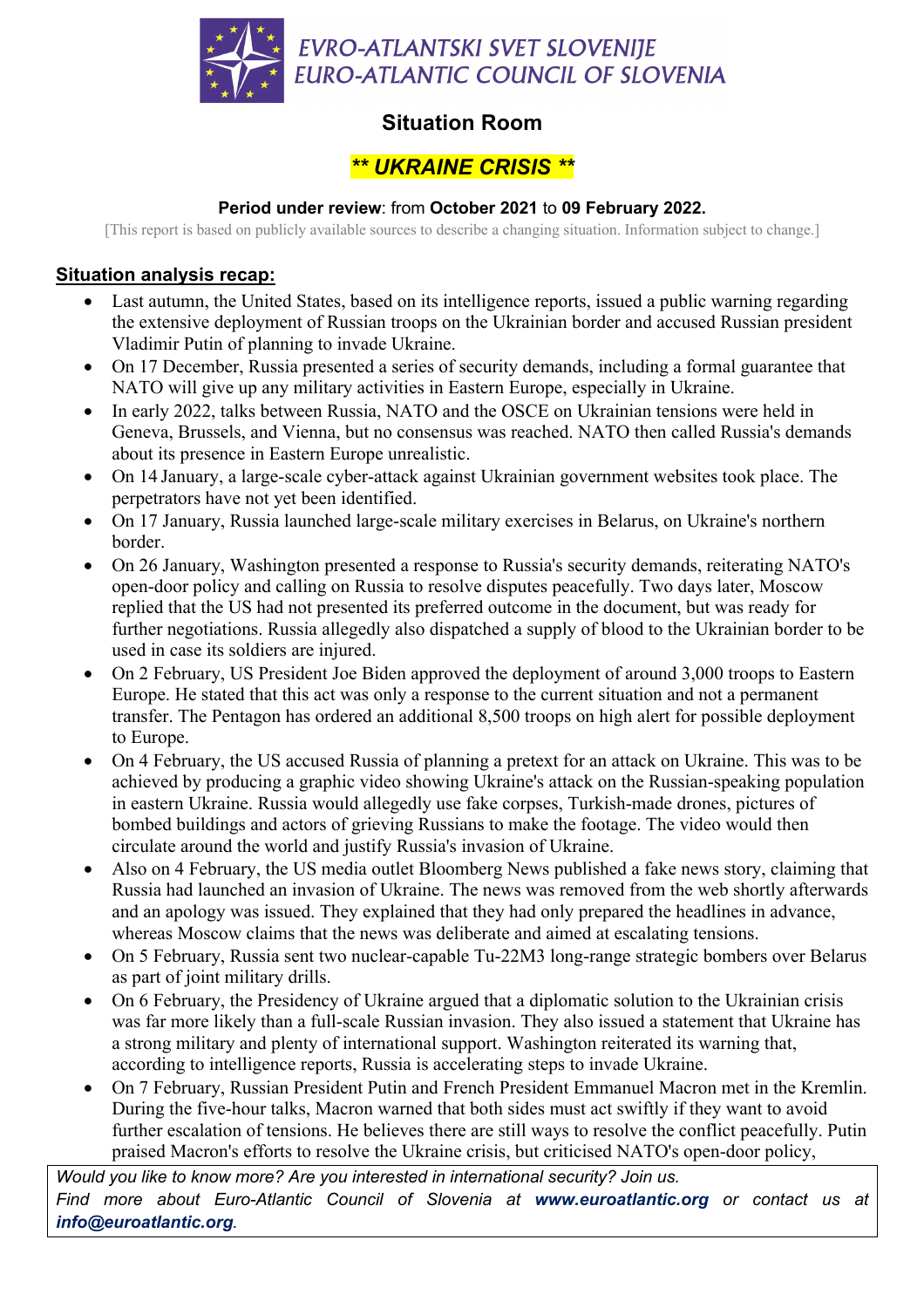

saying it only works in favour of the US. At the same time, the White House held talks with German Chancellor Olaf Scholz to discuss the supply flow of energy resources into Europe, should Russia cut off the flow of natural gas. They also talked about shutting down the Nord Stream 2 project in the event of a Russian invasion. Biden has been very firm and decisive on this sanction, while Scholz has not yet given a clear answer on whether Germany agrees.

- On 8 February, President Macron also met with the Ukrainian President Volodymyr Zelensky. He said that he sees concrete solutions to the Ukraine crisis, part of which is respect for the Minsk peace agreements. After the meeting, Mr Zelensky urged for a meeting with Russia, Germany and France.
- Russian troops arrived to Belarus on 9 February for a massive military exercise amid Western alarm that it could provide cover for a full-scale invasion of Ukraine. Canada is also considering sending reinforcements to eastern Europe because of the security situation, Defence Minister Anita Anand said during a visit to Latvia on Thursday.

#### *Sources/Further Reading:*

-*Conflict in Ukraine*. 7. 2. 2022. Accessible via https://www.cfr.org/global-conflict-tracker/conflict/conflictukraine

-Jones G. *Ukraine's turbulent history since independence in 1991*. 2. 2. 2022. Accessible via https://www.reuters.com/world/europe/ukraines-turbulent-history-since-independence-1991-2022-01-31/

-*Ukraine tension: US and Russia hold 'frank' talks*. 21. 1. 2022. Accessible via https://www.bbc.com/news/world-us-canada-60077776

-Walker S., Borger J., Sabbagh D*. Russia plans 'very graphic' fake video as pretext for Ukraine invasion, US claims.* 3. 2. 2022. Accessible via https://www.theguardian.com/world/2022/feb/03/ukraine-russia-fakeattack-video-us-claims

-Stewart P. *Russia moves blood supplies near Ukraine, adding to U.S. concern, officials say.* 28. 1. 2022. Accessible via https://www.reuters.com/world/europe/exclusive-russia-moves-blood-supplies-near-ukraineadding-us-concern-officials-2022-01-28/

-Bertrand N., Starr B., Herb J. *US troops to deploy to Eastern Europe amid Ukraine crisis.* 3. 2. 2022. Accessible via https://edition.cnn.com/2022/02/02/politics/us-troops-europe-russia/index.html

-*Statement on Publishing Error.* 5. 2. 2022. Dostopno prek https://www.bloomberg.com/news/articles/2022- 02-04/statement-on-publishing-error

-Lanteaume S. *U.S. Officials Say Russia Preparing Full-Scale Invasion of Ukraine*. 6. 2. 2022. Accessible via https://www.themoscowtimes.com/2022/02/06/us-officials-say-russia-preparing-full-scale-invasion-ofukraine-a76274

-Isachenkov V. *Russian bombers fly over Belarus amid Ukraine tensions.* 6. 2. 2022. Accessible via https://www.defensenews.com/flashpoints/ukraine/2022/02/06/russian-bombers-fly-over-belarus-amidukraine-tensions/

-Roth A., Borger J. *Talks between Macron and Putin fail to produce Ukraine breakthrough*. 7. 2. 2022. Accessible via https://www.theguardian.com/world/2022/feb/07/macron-warns-dont-expect-miracles-intalks-with-putin-over-ukraine

-*Macron sees 'concrete solutions' to easing tensions with Russia over Ukraine crisis*. 8. 2. 2022. Accessible via https://www.france24.com/en/europe/20220208-live-macron-heads-to-kyiv-as-putin-says-prepared-tocompromise

*Would you like to know more? Are you interested in international security? Join us. Find more about Euro-Atlantic Council of Slovenia at www.euroatlantic.org or contact us at info@euroatlantic.org.*